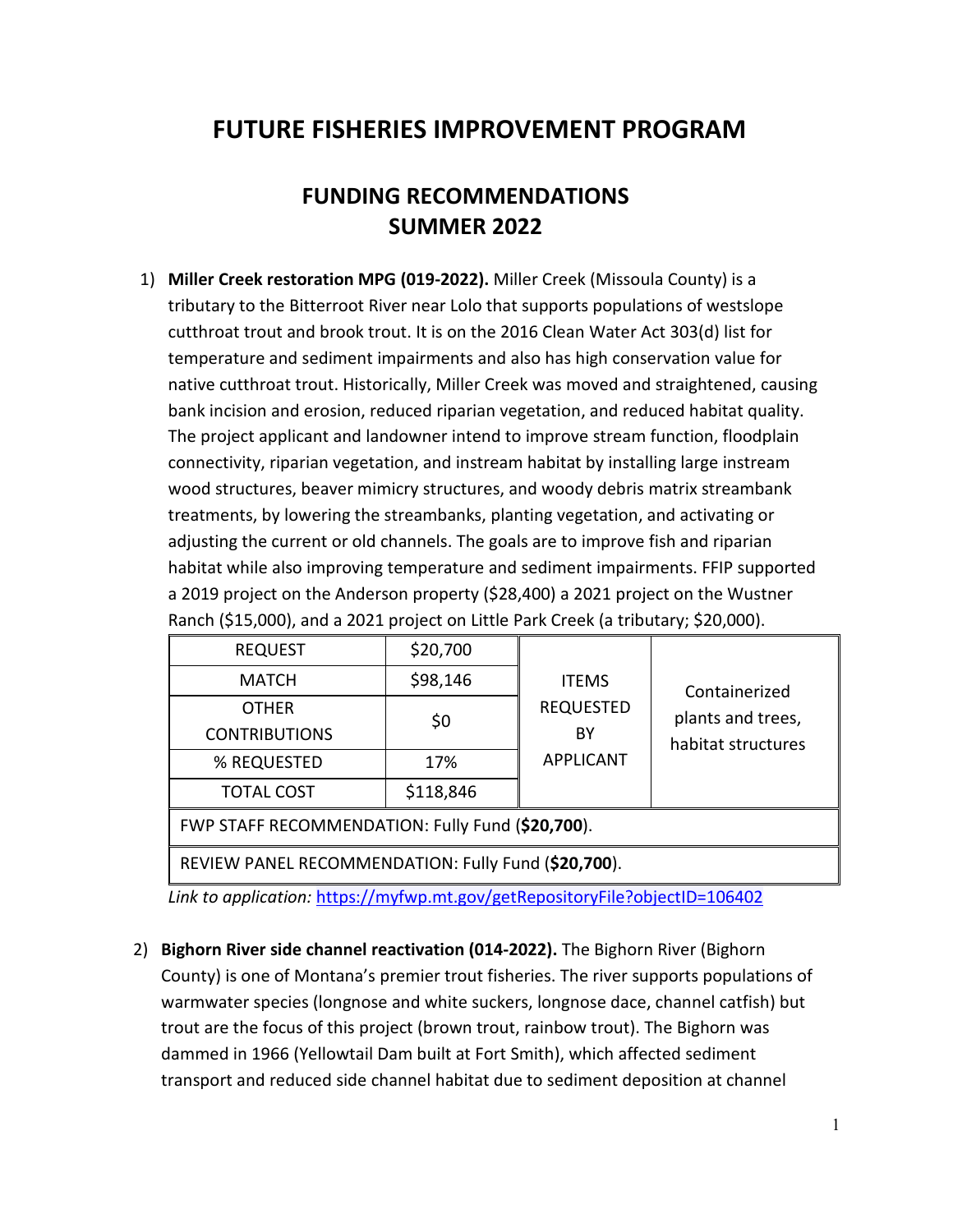heads and vegetative encroachment. This project would build on a pilot side channel reconnection project by completing 12 side channel reconnections with the intention of achieving stream function at the lower flows produced by the dam. Habitat complexity would also be improved in areas with oversimplified bedform features. The goals are to improve stream and ecological function, enhance habitat, and increase angling opportunities by improving trout populations.

| <b>REQUEST</b><br><b>MATCH</b><br><b>OTHER</b><br><b>CONTRIBUTIONS</b><br>% REQUESTED<br><b>TOTAL COST</b> | \$60,000<br>\$110,663<br>\$0<br>35%<br>\$170,663 | <b>ITEMS</b><br><b>REQUESTED</b><br>ΒY<br><b>APPLICANT</b> | Construction<br>oversight,<br>excavator/operator |
|------------------------------------------------------------------------------------------------------------|--------------------------------------------------|------------------------------------------------------------|--------------------------------------------------|
| FWP STAFF RECOMMENDATION: Fully fund (\$60,000) but request that livestock                                 |                                                  |                                                            |                                                  |

use be added to monitoring activities to track possible future fencing needs.

REVIEW PANEL RECOMMENDATION: Fully fund (**\$60,000**).

*Link to application:* <https://myfwp.mt.gov/getRepositoryFile?objectID=106395> <https://myfwp.mt.gov/getRepositoryFile?objectID=106396>

3) **Bryant Creek fish barrier (014-2022).** Bryant Creek (Beaverhead County) is a tributary to the Big Hole River, 9 miles northwest of Wise River. In its uppermost 1 mile of stream, 100% pure westslope cutthroat trout are separated from downstream brook trout by a natural cascade fish barrier. This project would install a treated wood fish barrier approximately 1.5 miles above the confluence with the Big Hole River. Following this project, the brook trout would be removed with rotenone and the stream would be restocked with westslope cutthroat trout, increasing available habitat from 1 mile to 11 miles. The goal is to conserve westslope cutthroat trout both in Bryant Creek and east of the Continental Divide in the Upper Missouri drainage. The fish removal portion of the project was approved by the Fish & Wildlife Commission in December 2021.

| <b>REQUEST</b>                       | \$15,000 |                                                            |                                      |
|--------------------------------------|----------|------------------------------------------------------------|--------------------------------------|
| <b>MATCH</b>                         | \$21,000 | <b>ITEMS</b><br><b>REQUESTED</b><br>BY<br><b>APPLICANT</b> | Lumber, site                         |
| <b>OTHER</b><br><b>CONTRIBUTIONS</b> | \$0      |                                                            | preparation,<br>barrier installation |
| % REQUESTED                          | 43%      |                                                            |                                      |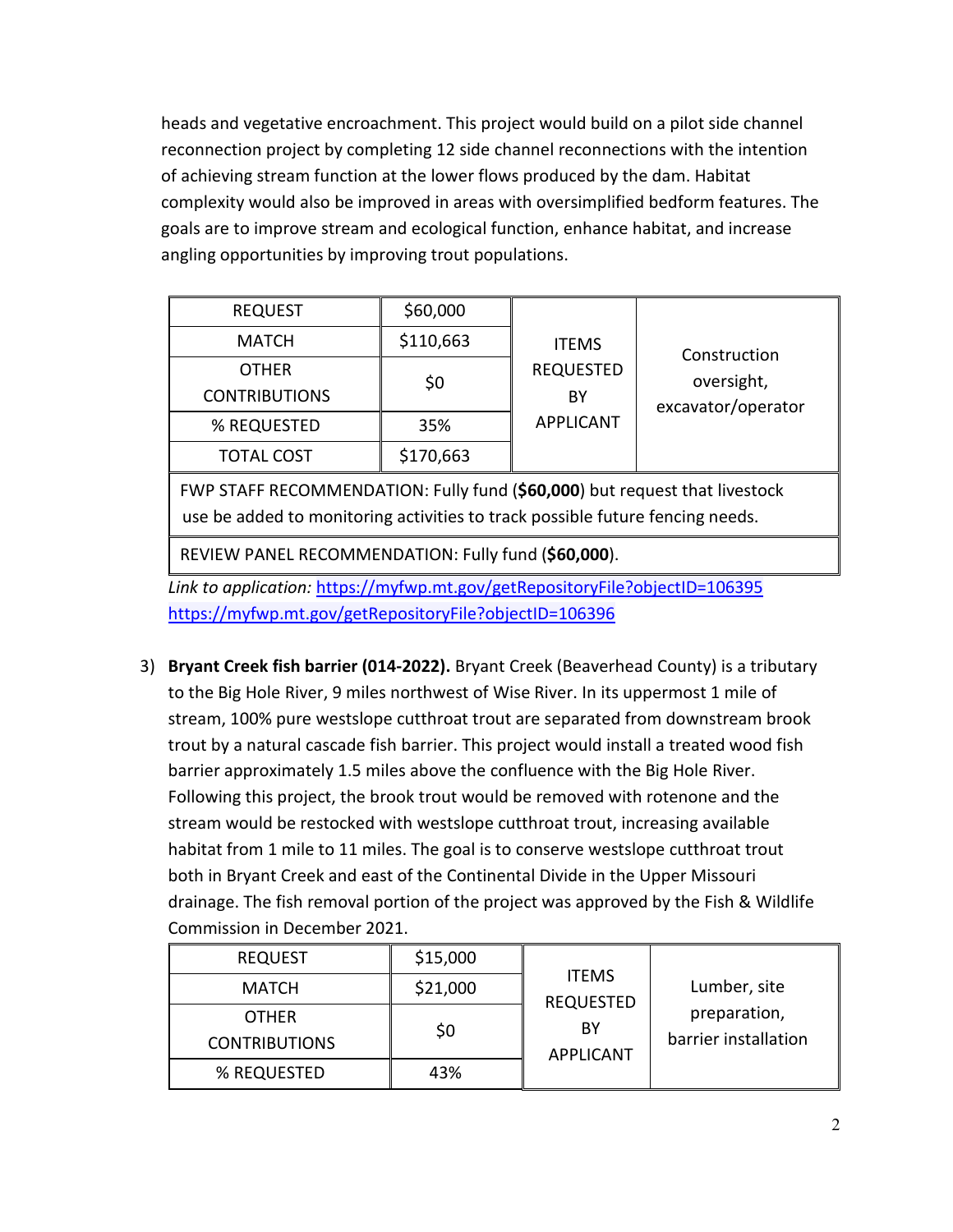| <b>TOTAL COST</b>                                   | \$35,000 |  |  |  |
|-----------------------------------------------------|----------|--|--|--|
| FWP STAFF RECOMMENDATION: Fully fund (\$15,000).    |          |  |  |  |
| REVIEW PANEL RECOMMENDATION: Fully fund (\$15,000). |          |  |  |  |

*Link to application:* <https://myfwp.mt.gov/getRepositoryFile?objectID=106397>

4) **Buer Pond fencing (016-2022).** Buer Pond (Daniels County) is a 1 acre waterbody located 7 miles east of Scobey. It contains self-sustaining populations of largemouth bass and yellow perch, and serves as a donation source to populate other waterbodies. It is on private land but is managed as a public fishery. Cattle have been able to access the pond, leading to reduced and trampled vegetation. This project would fence the pond area, excluding it from cattle grazing. The goal is to improve riparian and near-shore emergent vegetation, which is expected to enhance critical spawning and rearing habitat for fish.

| <b>REQUEST</b>       | \$6,650 |                  |                  |
|----------------------|---------|------------------|------------------|
| <b>MATCH</b>         | \$2,850 | <b>ITEMS</b>     |                  |
| <b>OTHER</b>         | \$0     | <b>REQUESTED</b> | Construction     |
| <b>CONTRIBUTIONS</b> |         | ΒY               | materials, labor |
| % REQUESTED          | 70%     | <b>APPLICANT</b> |                  |
| <b>TOTAL COST</b>    | \$9,500 |                  |                  |

FWP STAFF RECOMMENDATION: Fully fund (**\$6,650**) but ask for wildlife friendly fence.

REVIEW PANEL RECOMMENDATION: Fully fund (**\$6,650**).

*Link to application:* <https://myfwp.mt.gov/getRepositoryFile?objectID=106398>

5) **Middle Fork Judith road decommission and rehab (017-2022).** The Middle Fork Judith River (Judith Basin County) is a tributary to the Judith River southwest of Hobson that contains populations of westslope cutthroat trout / rainbow trout hybrids, brook trout, rocky mountain whitefish, sculpin, and other cool and warmwater species. In the project location (phase 5), extensive and increasing use of a forest road led to river fords in 17 locations with 49 discrete entrances impacting the river. The road network affects the river by causing erosion and sediment deposition, which reduces water quality and available fish habitat. This project would decommission 2.5 miles of riparian road and rehabilitate damaged streambanks with locally available materials. The goal is to return the stream to a naturally-functional state, which will promote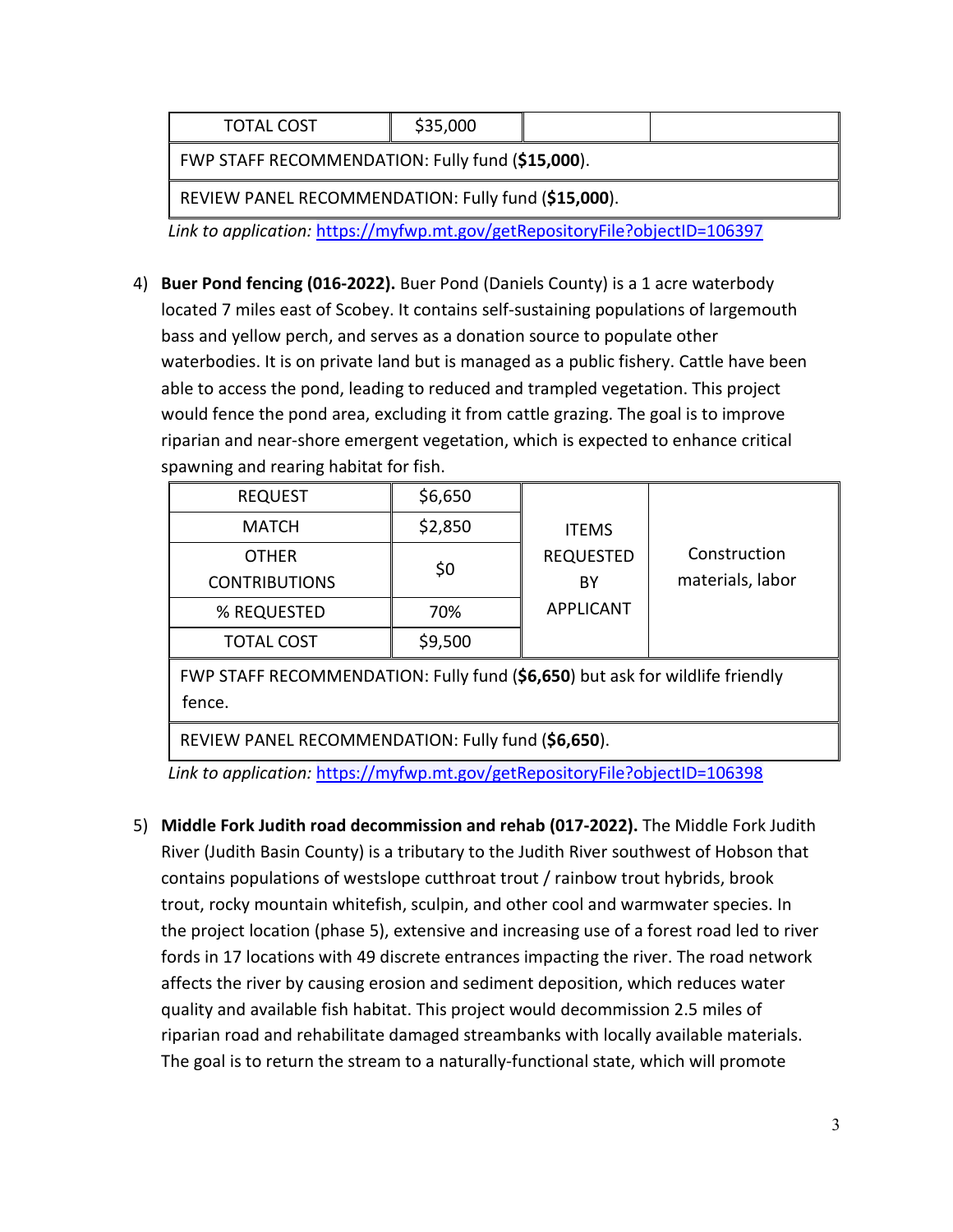healthy sediment transport and improve habitat for invertebrates and fish species. This phase is number 5, following 4 previous phases of work in this area.

| <b>REQUEST</b>       | \$40,000  |                  |           |
|----------------------|-----------|------------------|-----------|
| <b>MATCH</b>         | \$67,482  | <b>ITEMS</b>     |           |
| <b>OTHER</b>         |           | <b>REQUESTED</b> | Labor and |
| <b>CONTRIBUTIONS</b> | \$6,350   | BY               | equipment |
| % REQUESTED          | 35%       | <b>APPLICANT</b> |           |
| <b>TOTAL COST</b>    | \$113,832 |                  |           |

FWP STAFF RECOMMENDATION: Fully fund (**\$40,000**) and ask for additional detail on contracting and post-project enforcement.

REVIEW PANEL RECOMMENDATION: Fully fund (**\$40,000**).

*Link to application:* <https://myfwp.mt.gov/getRepositoryFile?objectID=106399> *Link to record of decision:* <https://myfwp.mt.gov/getRepositoryFile?objectID=106400>

6) **North Boulder fish passage (020-2022).** The North Boulder River (Jefferson County) is a tributary to the Boulder River, near Whitehall. It contains brown trout, rainbow trout, mountain whitefish, and other species including sculpin and crayfish. In the project area, three irrigation diversions entrain fish and one diversion restricts seasonal fish movement. This project would focus on the removal of the diversion restricting fish passage (Shaw Diversion) and the restoration of the project site. Other, related projects would address the remaining diversions and water rights. The goal is to attain unobstructed movement for aquatic organisms in the North Boulder River and to improve natural stream function. This is expected to translate to improved brown trout populations. A Future Fisheries project was funded at this location in 2001 (\$8,000) to install a fish ladder, which has proven to be only partially effective.

| <b>REQUEST</b>                                      | \$41,000  |                                  |                                    |  |
|-----------------------------------------------------|-----------|----------------------------------|------------------------------------|--|
| <b>MATCH</b>                                        | \$183,200 | <b>ITEMS</b><br><b>REQUESTED</b> | Willow and woody<br>debris matrix, |  |
| <b>OTHER</b>                                        | \$0       |                                  | irrigation plugs,                  |  |
| <b>CONTRIBUTIONS</b>                                |           | BY                               | labor/equipment,                   |  |
| % REQUESTED                                         | 18%       | <b>APPLICANT</b>                 | stockwater                         |  |
| <b>TOTAL COST</b>                                   | \$224,200 |                                  |                                    |  |
| FWP STAFF RECOMMENDATION: Fully fund (\$41,000).    |           |                                  |                                    |  |
| REVIEW PANEL RECOMMENDATION: Fully fund (\$41,000). |           |                                  |                                    |  |

*Link to application:* <https://myfwp.mt.gov/getRepositoryFile?objectID=106403>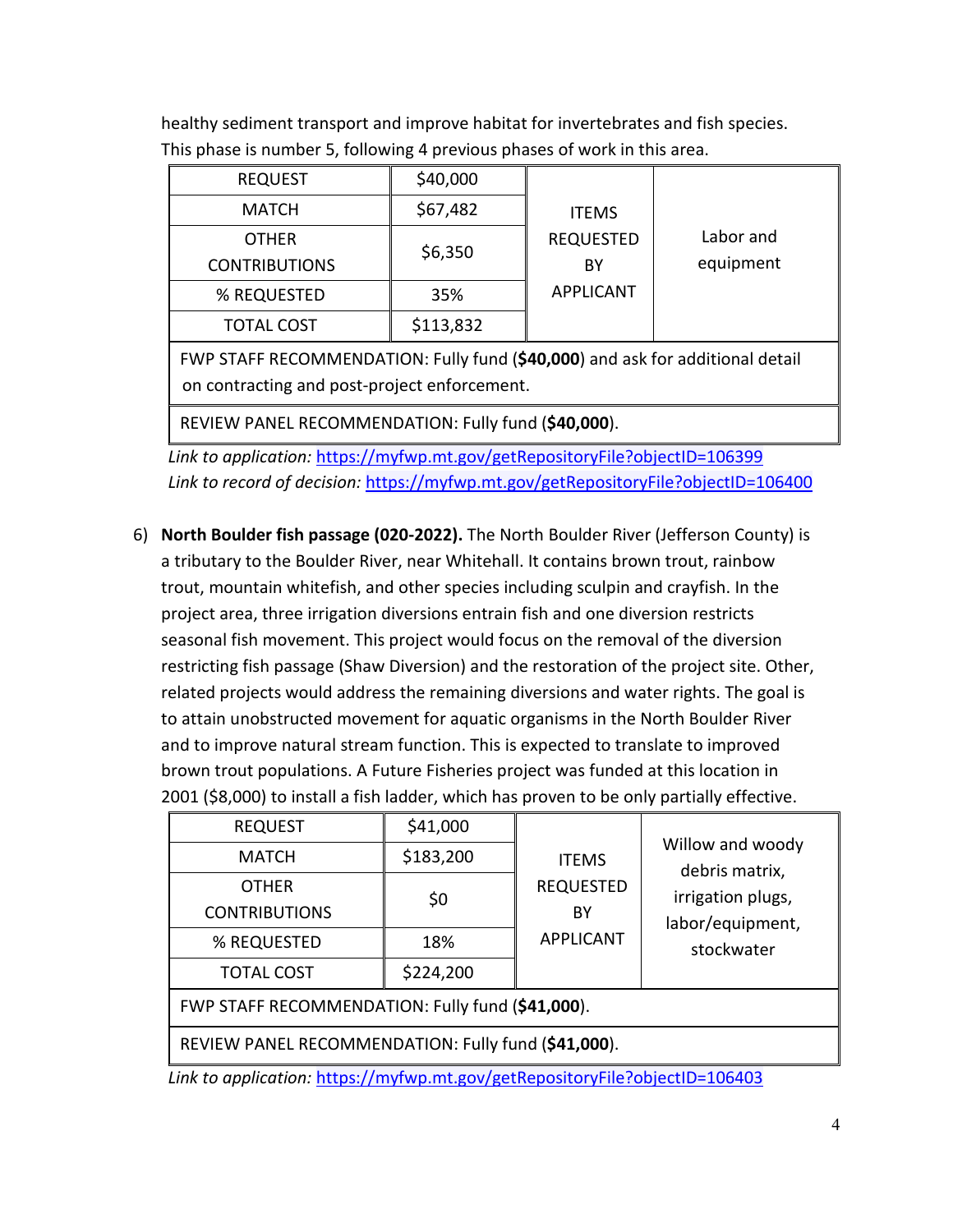7) **Mill Creek fish barrier supplement (018-2022).** Mill Creek (Park County) is a tributary to the Yellowstone River in Paradise Valley. It contains conservation populations of native Yellowstone cutthroat trout (YCT) and is one of the few remaining areas where gene flow potentially occurs between distinct populations of YCT inhabiting most streams throughout the watershed (i.e., a metapopulation). In 1995, a boulder fish barrier was built at the forest boundary to preclude upstream invasion by nonnative species, but rainbow trout were found upstream of the barrier. In 1999, genetic testing confirmed hybridization of rainbow trout and YCT, and in 2019 testing indicated that hybridization was spreading up the drainage. Brook trout are also a threat to YCT persistence. This application requests supplemental funding for a project that would construct a fish barrier to secure YCT conservation populations in upper Mill Creek. The barrier would be constructed using cast-in-place concrete with a double drop design and will be designed to accommodate a 100-year flood (750 cfs). Installing a barrier before nonnative invasion expands would prevent the need for future nonnative fish removal in Mill Creek. The goals of this project are to maintain the current level of YCT genetic purity and preserve the genetic legacy of this native YCT population. This project was funded by FFIP in Summer 2021 for \$50,000 (original request \$100,000).

| <b>REQUEST</b>                                          | \$62,977      |                  |                   |  |  |
|---------------------------------------------------------|---------------|------------------|-------------------|--|--|
| <b>MATCH</b>                                            | \$435,834.08* | <b>ITEMS</b>     | Construction      |  |  |
| <b>OTHER</b>                                            | \$0           | <b>REQUESTED</b> | materials, labor, |  |  |
| <b>CONTRIBUTIONS</b>                                    |               | ΒY               | and equipment     |  |  |
| % REQUESTED                                             | 11%           | <b>APPLICANT</b> |                   |  |  |
| <b>TOTAL COST</b>                                       | \$576,153.46  |                  |                   |  |  |
| FWP STAFF RECOMMENDATION: Partially fund (\$50,000).    |               |                  |                   |  |  |
| REVIEW PANEL RECOMMENDATION: Partially fund (\$50,000). |               |                  |                   |  |  |

*Link to application:* <https://myfwp.mt.gov/getRepositoryFile?objectID=106401>

8) **Rock Creek diversion improvements (021-2022).** Rock Creek (Carbon County) is a tributary to the Clarks Fork of the Yellowstone River. Rainbow trout, brown trout, Rocky Mountain whitefish, and sculpin are present at the project site, which is north of Roberts. At this location, there is a 100-ft wide, channel-spanning diversion (Johnson Ranch Diversion). This diversion was constructed between 1950 and 1970 and is in poor condition with significant deterioration and channel scour upstream and downstream of the structure. It also acts as a fish barrier, preventing trout and other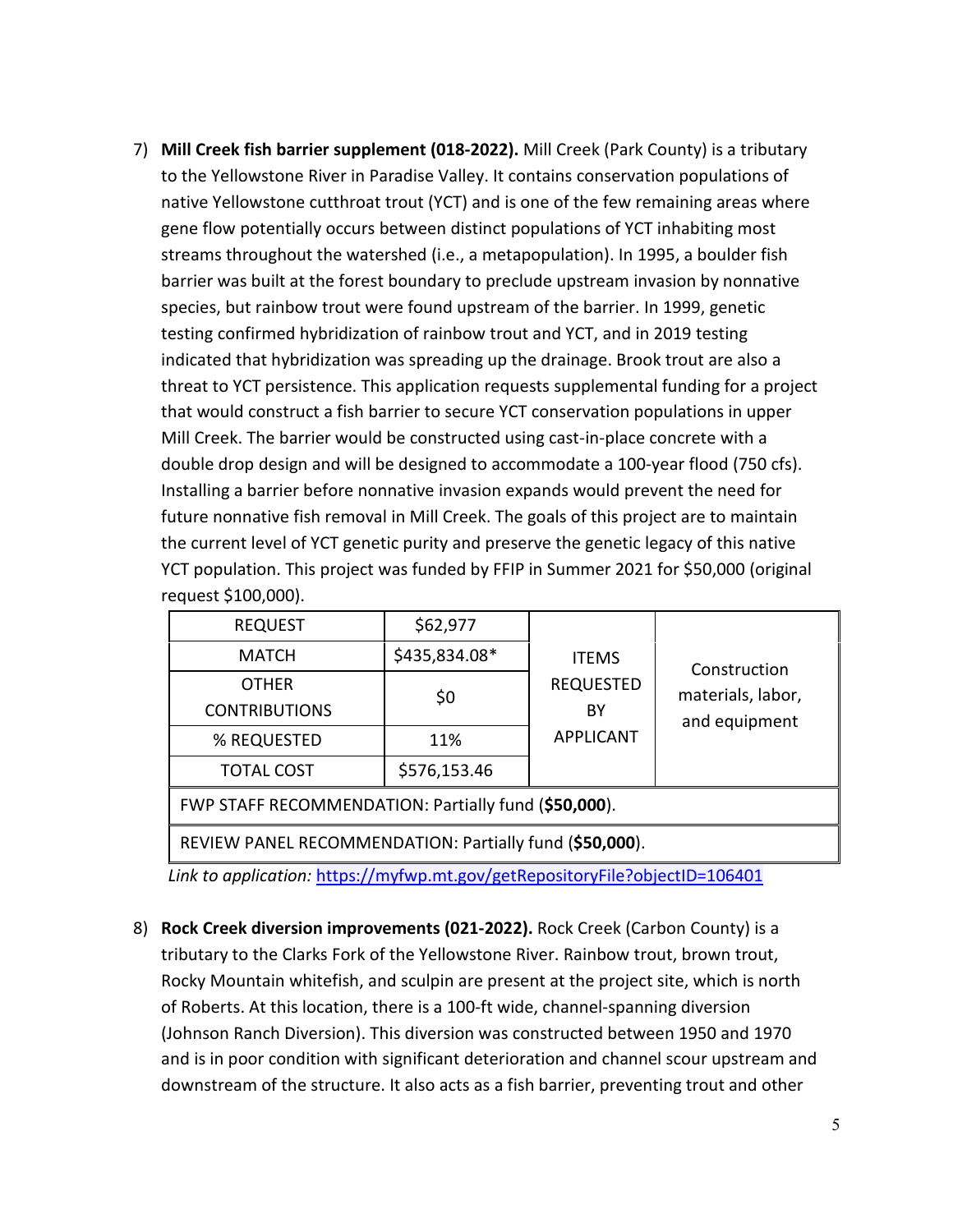species from moving upstream. This project would replace the diversion and incorporate fish passage. Three alternatives were assessed, and the third option was chosen as the preferred choice: a channel spanning structure composed of sill rocks and footer rocks with a grouted rock step-pool fishway for fish passage. The goals are to replace a failing structure, maintain the ability to maintain water rights, and enhance fish passage in this section of Rock Creek. Allowing fish passage in this section of Rock Creek will connect downstream habitat to upstream areas that have cooler water, which is critical refuge in the summer when temperatures are warm and streamflow is low.

| <b>REQUEST</b>             | \$100,000 |                                                            |                |
|----------------------------|-----------|------------------------------------------------------------|----------------|
| <b>MATCH</b>               | \$559,200 | <b>ITEMS</b><br><b>REQUESTED</b><br>BY<br><b>APPLICANT</b> |                |
| <b>OTHER CONTRIBUTIONS</b> | \$0       |                                                            | Rock and grout |
| % REQUESTED                | 15%       |                                                            |                |
| <b>TOTAL COST</b>          | \$659,200 |                                                            |                |

FWP STAFF RECOMMENDATION: Partially fund (**\$50,000**), as grant funding is limited. We ask that FWP fisheries staff are heavily involved in the final design of the fishway.

REVIEW PANEL RECOMMENDATION: **Table (\$0)**, and ask the applicant to resubmit with additional information on 1) the incorporation of a measuring device on the diversion, 2) the implications and plan for entrainment at the diversion, and 3) more information on the biological implications of opening 1.5 miles of habitat for fish and how that fits into a larger scale watershed plan for restoring connectivity in Rock Creek.

*Link to application:* <https://myfwp.mt.gov/getRepositoryFile?objectID=106404>

9) **Wilson Creek stream and floodplain restoration (022-2022).** Wilson Creek (Gallatin County) is a tributary to the Gallatin River. It contains populations of rainbow trout, brown trout, and Rocky Mountain sculpin. At the project location, south of Gallatin Gateway, Wilson Creek was ditched for agriculture, creating a straightened, widened channel. It was also impacted by dewatering during peak irrigation season and a loss of vegetation. This created poor habitat for salmonid reproduction or rearing and reduced the overall health of the stream. The project would restore the incised stream channel and connect it to the floodplain, create in-stream habitat complexity, and partially relocate the stream channel. The goals are to enhance spawning and rearing habitat for resident and migratory salmonids and to recontour the stream channel to